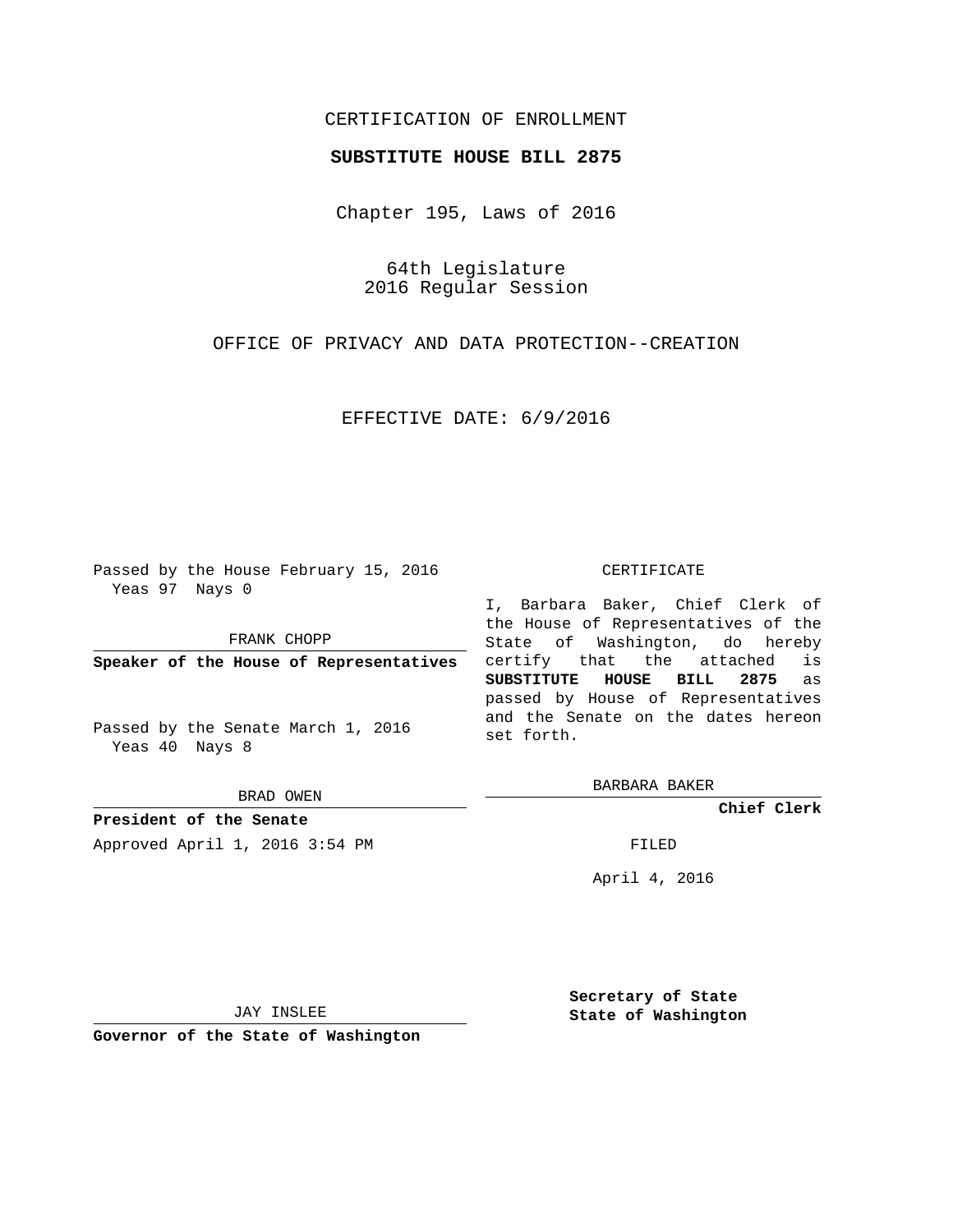## **SUBSTITUTE HOUSE BILL 2875**

Passed Legislature - 2016 Regular Session

**State of Washington 64th Legislature 2016 Regular Session**

**By** House Technology & Economic Development (originally sponsored by Representatives Smith, Morris, and Magendanz)

READ FIRST TIME 02/05/16.

 AN ACT Relating to establishing the office of data privacy, protection, and access equity; adding a new section to chapter 43.105 RCW; adding a new section to chapter 44.28 RCW; creating a new 4 section; and providing an expiration date.

BE IT ENACTED BY THE LEGISLATURE OF THE STATE OF WASHINGTON:

 NEW SECTION. **Sec. 1.** The legislature finds that the rapid expansion of digital technology and mobile networks is changing how citizens access and share personal data and communications. Data privacy, data protection, and access equity are of increasing concern for all residents of the state. State agencies and programs entrusted by citizens with sensitive personal information must serve as responsible custodians of this data. The state can also play an important role in educating local governments and consumers about measures that may help them protect this information and as an advocate for access equity. In an interconnected world, citizens who lack meaningful access to digital technology, including mobile networks and high-speed internet connections, lack the necessary tools for sharing in the state's technology, innovation, and economic development successes. For the forgoing reasons, the legislature finds that it is necessary and efficient to have a central point of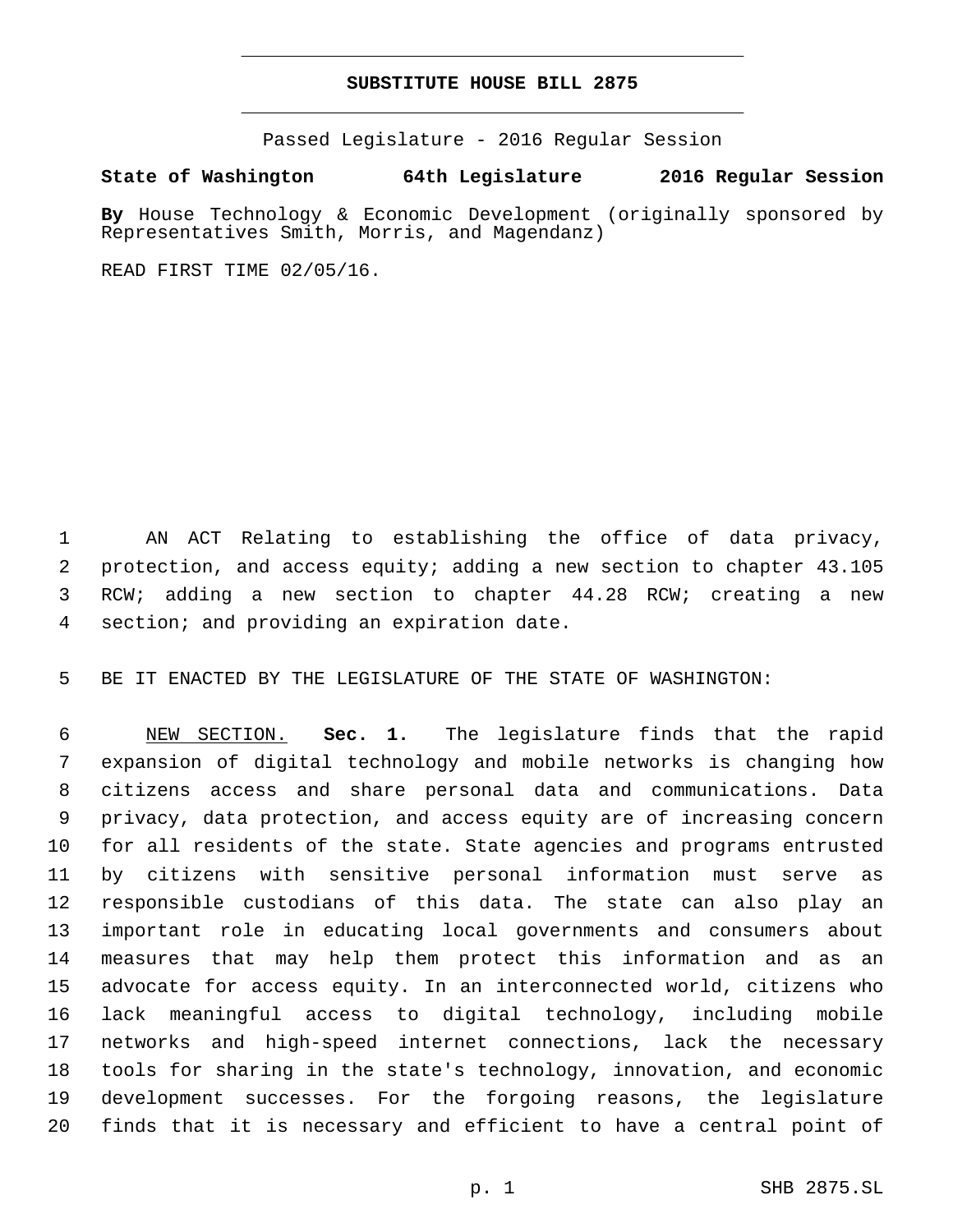contact for policy matters involving data privacy, data protection, 2 and access equity.

 NEW SECTION. **Sec. 2.** A new section is added to chapter 43.105 4 RCW to read as follows:

 (1) The office of privacy and data protection is created within the office of the state chief information officer. The purpose of the office of privacy and data protection is to serve as a central point of contact for state agencies on policy matters involving data 9 privacy and data protection.

 (2) The director shall appoint the chief privacy officer, who is the director of the office of privacy and data protection.

 (3) The primary duties of the office of privacy and data 13 protection with respect to state agencies are:

14 (a) To conduct an annual privacy review;

 (b) To conduct an annual privacy training for state agencies and 16 employees;

(c) To articulate privacy principles and best practices;

18 (d) To coordinate data protection in cooperation with the agency; 19 and

 (e) To participate with the office of the state chief information officer in the review of major state agency projects involving 22 personally identifiable information.

 (4) The office of privacy and data protection must serve as a resource to local governments and the public on data privacy and 25 protection concerns by:

 (a) Developing and promoting the dissemination of best practices for the collection and storage of personally identifiable information, including establishing and conducting a training program 29 or programs for local governments; and

 (b) Educating consumers about the use of personally identifiable information on mobile and digital networks and measures that can help 32 protect this information.

 (5) By December 1, 2016, and every four years thereafter, the office of privacy and data protection must prepare and submit to the legislature a report evaluating its performance. The office of privacy and data protection must establish performance measures in its 2016 report to the legislature and, in each report thereafter, demonstrate the extent to which performance results have been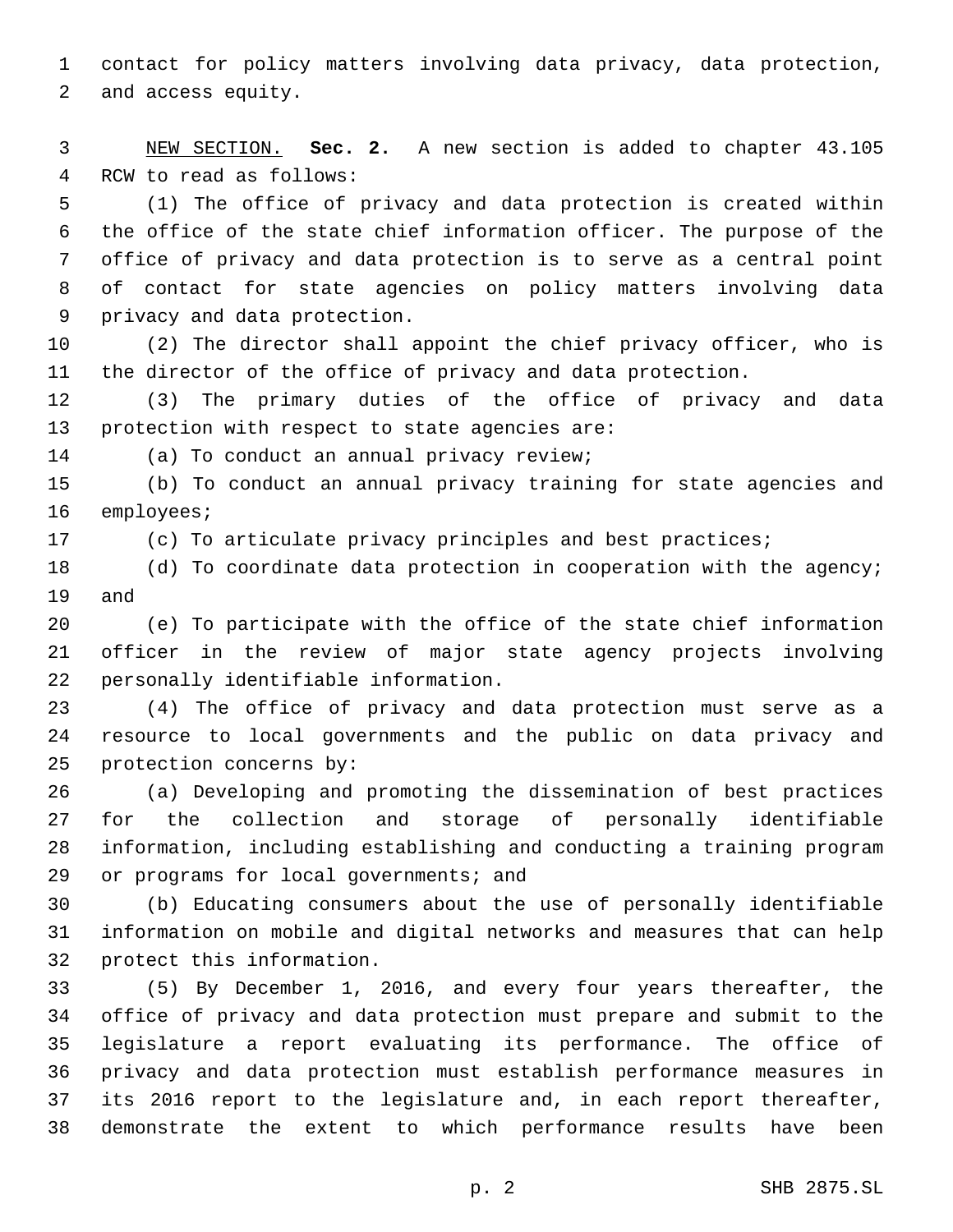achieved. These performance measures must include, but are not 2 limited to, the following:

 (a) The number of state agencies and employees who have participated in the annual privacy training;4

 (b) A report on the extent of the office of privacy and data protection's coordination with international and national experts in the fields of data privacy, data protection, and access equity;

 (c) A report on the implementation of data protection measures by state agencies attributable in whole or in part to the office of privacy and data protection's coordination of efforts; and

 (d) A report on consumer education efforts, including but not limited to the number of consumers educated through public outreach efforts, as indicated by how frequently educational documents were accessed, the office of privacy and data protection's participation in outreach events, and inquiries received back from consumers via 16 telephone or other media.

 (6) Within one year of the effective date of this section, the office of privacy and data protection must submit to the joint legislative audit and review committee for review and comment the performance measures developed under subsection (5) of this section 21 and a data collection plan.

 (7) The office of privacy and data protection shall submit a report to the legislature on the: (a) Extent to which telecommunications providers in the state are deploying advanced telecommunications capability; and (b) existence of any inequality in access to advanced telecommunications infrastructure experienced by residents of tribal lands, rural areas, and economically distressed communities. The report may be submitted at a time within the discretion of the office of privacy and data protection, at least once every four years, and only to the extent the office of privacy and data protection is able to gather and present the information 32 within existing resources.

 NEW SECTION. **Sec. 3.** A new section is added to chapter 44.28 34 RCW to read as follows:

 (1) The joint committee must conduct a program and fiscal review of the office of privacy and data protection created in section 2 of this act, by June 30, 2025, and report its findings to the legislature and the governor by December 1, 2025. The report must be prepared in the manner set forth in RCW 44.28.071 and 44.28.075.